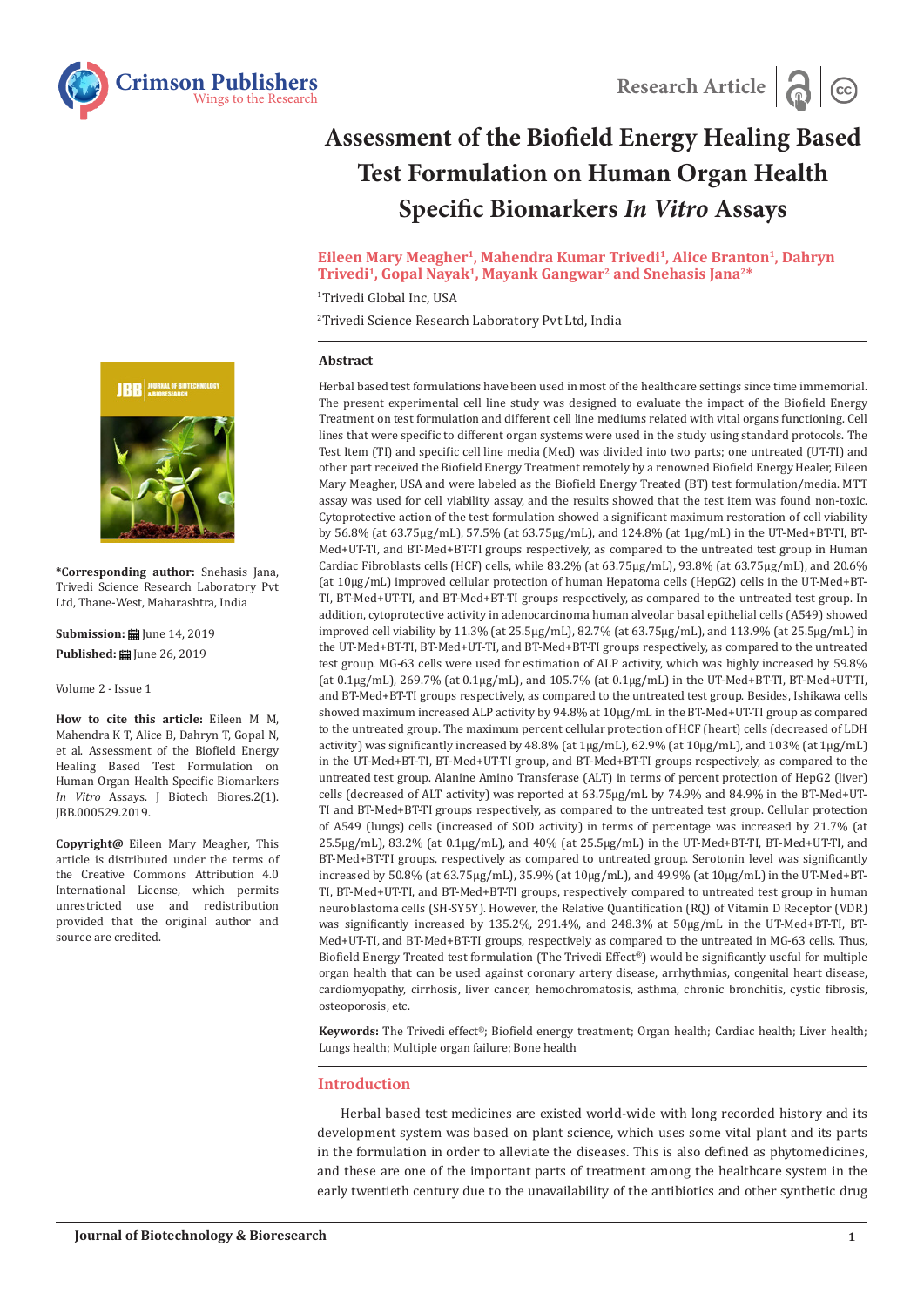molecules [1]. With increasing development of the antibiotic's era, popularity of herbal medicine among people was gradually decreased, due to fast therapeutic actions of synthetic drugs. But now-a-days, allopathic medicines have some limitations due to its adverse action [2]. However, herbal based test formulation has gained momentum in some cases as compared with the synthetic drugs. Besides, herbal based treatment approach, minerals, vitamins, and other vital constituents are also one of the treatment strategies in health care systems for powerful healing. Herbal system based pharmaceutical companies are continuing research on development of some unique formulations and are investing on research, development and popularizing such novel formulations. Herb mineral formulations are reported to be useful against overall health diseases such as high blood pressure, heart disease, asthma, other respiratory diseases, immunodeficiency diseases, aging and many more [3,4]. Thus, a novel herb mineral test formulation has been developed that would improve the overall functioning of multiple organs using standard cell line-based bioassay. However, till date no such scientific reports are available with respect to the herbal-based test formulation, which can improve the overall organ health. The novel test formulation was the combination of herbal products *viz*. panax ginseng extract and beta carotene, minerals *viz*. calcium chloride, magnesium gluconate, zinc chloride, sodium selenite, ferrous sulfate, and vitamins *viz*. vitamin  $B_{12}$ , vitamin  $D_{3}$ , ascorbic acid, and vitamin  $\mathtt{B}_{6}.$  This novel formulation was designed for improving overall organ function against various pathological conditions. Minerals and vitamins added in the test formulation are useful to support organ health and its functioning [5-8]. Panax ginseng overall improve wellness and thinking, memory, concentration, physical stamina, work efficiency, preventing musscle damage, Alzheimer's disease, athletic endurance, improve mental and cognitive health, and is a potent immunomodulator [9,10]. The above novel combination of constituents was tested against specific organ-based cell lines that were tested for biological activities. The specific activities included bone health study using MG-63 cells, lung health study using A549 cells, liver health study using HepG2 cells, heart health study using Human Cardiac fibroblasts, and neuronal health study using SH-SY5Y cells [11-20]. Before testing, the test formulation and the cell line specific media was treated with the complementary medicine i.e. Biofield Energy (The Trivedi Effect®- Consciousness Energy Healing) Treatment by a renowned Biofield Energy Healer.

Biofield Energy Treatment is one of the advanced Complementary and Alternative Treatment method, which has gained a strong scientific foundation using the concept of homodynamic regulation of living systems. Biofield Energy Healing Modalities as CAM approach is reported to be significantly useful to improve the overall physical, mental, and emotional human wellness [21-24] without any invasive procedures. Thus, Biofield Energy Treatment is one of the best unifying concepts between the traditional and contemporary explanatory energy models. The Trivedi Effect®-Consciousness Energy Healing has been accepted worldwide with significant results in the field of metal science [25,26], agriculture science [27], microbiology [28,29],

biotechnology [30,31], and improved compounds bioavailability [32,33], dermatology [34,35], nutraceuticals [36], cancer research [37], bone health [38-40], human health and wellness. Due to the continued clinical and preclinical applications of Biofield Energy Healing Treatments, the test formulation was studied for impact of the Biofield Energy Healing Treated test formulation on the function of vital organs such as bones, heart, liver, lungs, and brain specific biomarkers in different standard cell-lines.

#### **Materials and Methods**

#### **Chemicals and reagents**

Calcium chloride, ferrous sulfate, vitamin B<sub>6</sub>, vitamin B<sub>12</sub>, vitamin D<sub>3</sub>, naringenin, Trimetazidine (TMZ), 3-(4,5-Dimethylthiazol-2-yl)-2,5-Diphenyltetrazolium Bromide (MTT), and Ethylenediaminetetraacetic acid (EDTA) were procured from Sigma Chemical Co. (St. Louis, MO). Magnesium gluconate, zinc chloride, β-carotene, and calcitriol were procured from TCI chemicals, Japan. Panax ginseng extract was obtained from panacea Phytoextracts, India. Sodium selenite and ascorbic acid were procured from Alfa Aesar, India. Silymarin and curcumin were procured from Sanat Chemicals, India, while quercetin was purchased from Clear synth, India. Reverse Transcription Kit, RNeasy Mini Kit, and Syber Green PCR kits were procured from Qiagen, India. All the other chemicals used in this experiment were analytical grade procured from India.

# **Biofield energy healing treatment**

The test formulation was the combination of eleven ingredients viz. calcium chloride, panax ginseng extract, vitamin  $B_{12}$ , β-carotene, vitamin  $D_{3'}$ , zinc chloride, magnesium gluconate, sodium selenite, ferrous sulfate, ascorbic acid, and vitamin  $B_{6}$ . The test formulation/ media was divided into two parts, as the untreated group, where no Biofield Energy Treatment was provided, while another part defined as Biofield Energy Healing Based test formulation/ media. The untreated group was treated with a "sham" healer for comparison purposes, who did not have any knowledge about the Biofield Energy Healing Treatment. The rest constituents of the test formulation/media received Biofield Energy Treatment (The Trivedi Effect®) remotely by Eileen Mary Meagher, under standard laboratory conditions for  $\sim$ 3 minutes through healer's unique Biofield Energy Transmission process and were referred as the Biofield Energy Treated formulation/media. The Biofield Energy Healer was located in the USA; however, the test formulation/ media were located in the research laboratory of Dabur Research Foundation, New Delhi, India. Biofield Energy Healer in this experiment did not visit the laboratory, nor had any contact with the test samples. Further, Biofield Energy Treated and untreated test items were kept in similar sealed conditions and used for the study as per the study plan.

### **MTT test for cell viability assay**

All the experimental cells used in this study were counted for cell viability using hemocytometer in 96-well plates at the specific density as mentioned in the Table 1. The cells were then incubated overnight under standard growth conditions to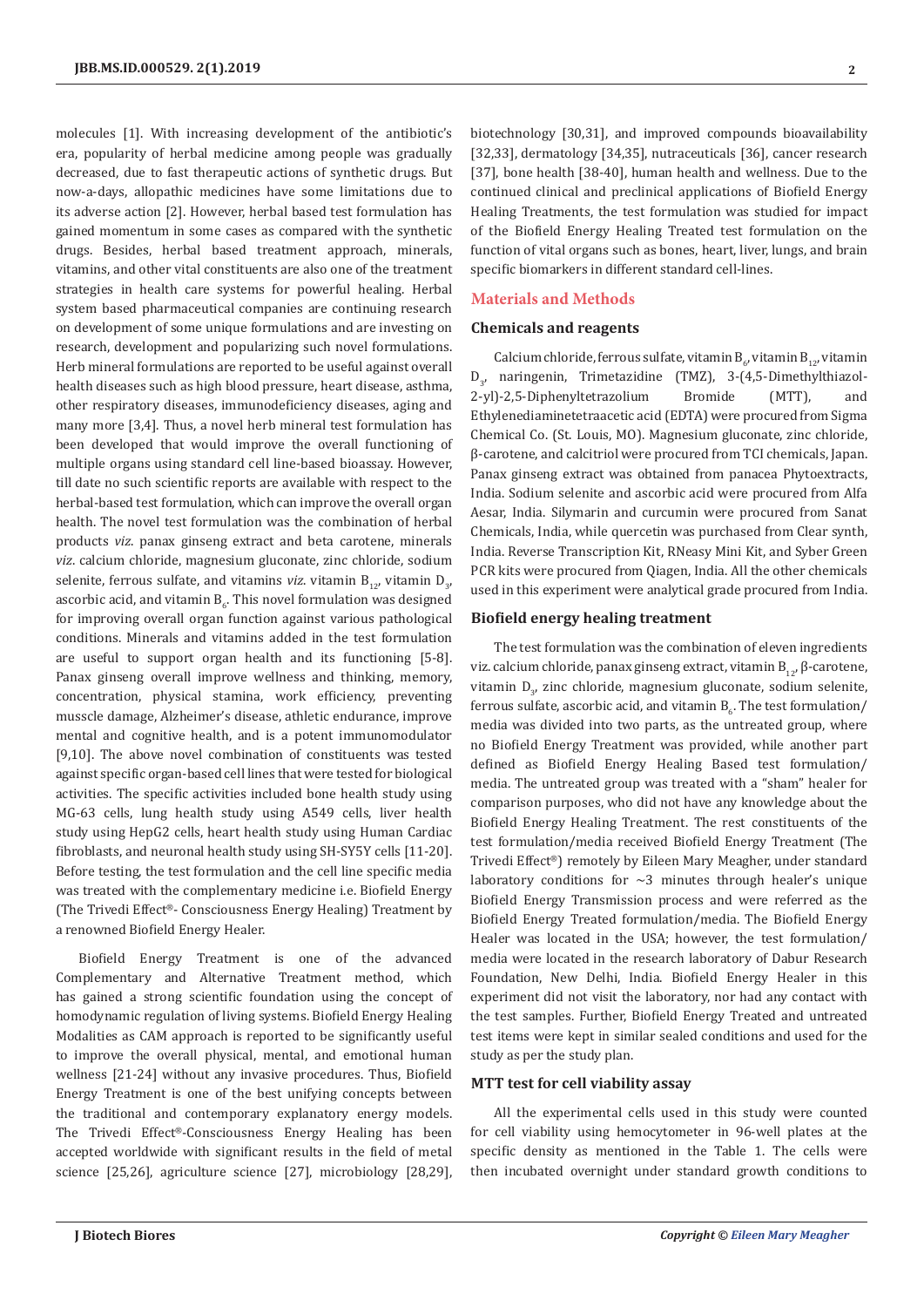allow cell recovery and exponential growth. Following overnight incubation, cells were treated with different concentrations of test formulations (BT/UT). After respective treatments, the cells were incubated in a CO<sub>2</sub> incubator at 37 °C, 5% CO<sub>2</sub>, and 95% humidity. After incubation, the plates were taken out and 20µL of 5mg/mL of MTT 3-(4,5-dimethylthiazol-2-yl)-2,5-diphenyl tetrazolium bromide solution was added to all the wells followed by additional incubation for 3 hours at 37 °C. The supernatant was aspirated

and 150µL of DMSO was added to each well to dissolve formazan crystals. The absorbance of each well was read at 540 nm using Synergy HT microplate reader. The percentage cytotoxicity at each tested concentration was calculated using Equation 1:

$$
\%Cytotoxicity=[(R-X)/R] * 100
$$
............ (1)

Where, X =Absorbance of treated cells; R =Absorbance of untreated cells

| S. No. | <b>Cell Line</b>                  | <b>Plating</b>                      | <b>Time Point</b> |
|--------|-----------------------------------|-------------------------------------|-------------------|
|        | $MG-63$ (Bone)                    | $3x104$ cells/ well, 96-well plate  | 5 days            |
| っ<br>∠ | Ishikawa (Uterus)                 | $3x104$ cells/ well, 96-well plate  | 5 days            |
| 3      | $A549$ (Lung)                     | $10x104$ cells/ well, 96-well plate | 24 hours          |
| 4      | HepG2 (Liver)                     | $1x104$ cells/ well, 96-well plate  | 24 hours          |
| 5      | Human Cardiac fibroblasts (Heart) | $1x104$ cells/ well, 96-well plate  | 24 hours          |
| 6      | SH-SY5Y (Neuronal cell)           | $10x104$ cells/ well, 96-well plate | 24 hours          |

**Table 1:** Information related to six cell lines with their plating density and time-point.

The concentrations exhibiting percentage cytotoxicity <30% was considered as non-cytotoxic [41].

#### **Cytoprotective effect of the test formulation**

Cytoprotective effect of the test formulation in various cells such as human cardiac fibroblasts-HCF; human hepatoma cells-HepG2; and adenocarcinoma human alveolar basal epithelial cells-A549 were counted and plated in suitable medium followed by overnight incubation. Further, the cells were then treated with the test items/ positive control at the non-cytotoxic concentrations for 24 hours. After 24 hours, the oxidative stress using 10mM *t*-BHP for 3.5 hours was given to the cells. The cells treated with 10mM of *t*-BHP alone served as negative control. After 3.5 hours of incubation with *t*-BHP the above plates were taken out and cell viability was determined by MTT assay. The percentage protection corresponding to each treatment was calculated using equation 2:

%Protection= [(Absorbance<sub>sample</sub> -Absorbance<sub>t-BHP</sub>)] \*100/ [Absorbance<sub>untreated</sub> -Absorbance<sub>t\_BHP</sub>]................ (2)

## **Estimation of alkaline phosphatase (ALP) activity**

For the estimation of ALP, the cells (human bone osteosarcoma cells-MG-63 and human endometrial adenocarcinoma cells-Ishikawa) were counted using a hemocytometer and plated in 24-well plates at the density corresponding to  $1X10<sup>4</sup>$  cells/well in phenol-free DMEM supplemented with 10% CD-FBS. Following the respective treatments, the cells in the above plate were incubated for 48 hours in CO<sub>2</sub> incubator at 37 °C, 5% CO<sub>2</sub>, and 95% humidity. After 48 hours of incubation, the plates were taken out and processed for the measurement of ALP enzyme activity. The cells were washed with 1XPBS and lysed by freeze-thaw method i.e., incubation at -80 °C for 20 minutes followed by incubation at 37 °C for 10 minutes. To the lysed cells, 50µL of substrate solution i.e. 5 mM of *p*-nitrophenyl phosphate (*p*NPP) in 1M diethanolamine and  $0.24$ mM magnesium chloride (MgCl<sub>2</sub>) solution (pH=10.4) was added to all the wells followed by incubation for 1 hour at 37 °C. The absorbance of the above solution was read at 405nm using Synergy HT microplate reader (Biotek, USA). The absorbance

values obtained were normalized with substrate blank (*p*NPP solution alone) absorbance values. The percentage increase in ALP enzyme activity with respect to the untreated cells (baseline group) was calculated using Equation 3:

% Increase in ALP =  ${(X-R)/R} * 100$ ------------------------ (3)

Where,  $X =$  Absorbance of cells corresponding to positive control and test groups

R = Absorbance of cells corresponding to baseline group (untreated cells)

# **Estimation of lactate dehydrogenase (LDH) in human cardiac fibroblasts (HCF) cells**

HCF cells were counted and plated at the density of 0.25X10<sup>6</sup> cells/ well in 24-well plates in cardiac fibroblast specific medium followed by overnight incubation. The cells were then treated with the test formulation combinations/positive control at the noncytotoxic concentrations for 24 hours. After 24 hours, oxidative stress was given to the cells using 10mM *t*-BHP for 3.5 hours. The untreated cells were served as control group, which did not receive any treatment and were maintained in cell growth medium only. Cells treated with 10mM of *t*-BHP alone served as the negative control. After 3.5 hours of incubation with *t*-BHP, the above plates were taken out and LDH activity was determined using LDH activity kit as per manufacturer's instructions. The percent increase in LDH activity was calculated using Equation 4.

% Increase=  $[(LDH activity<sub>sample</sub>-LDH activity<sub>t-BHP</sub>)]*100/[LDH]$  $activity_{untreated}$ -LDH activity $_{HHH}$ .............. (4)

# **Estimation of ALT in liver cells (HepG2)**

The human hepatoma cells (HepG2) were counted and plated at the density of 5X10<sup>4</sup> cells/well in 48-well plates in DMEM media followed by overnight incubation. The cells were then treated with the test formulation/positive control at the non-cytotoxic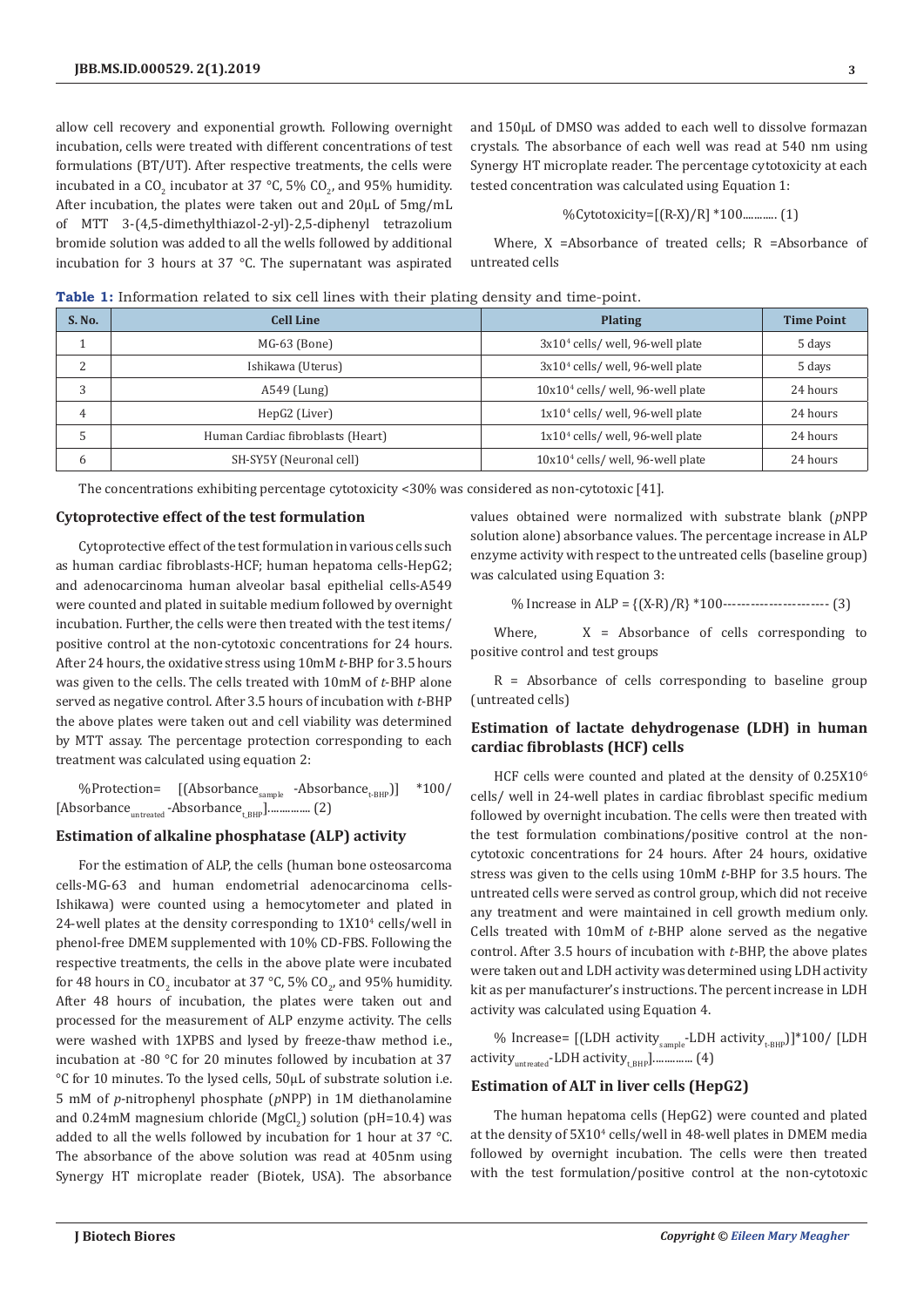concentrations for 24 hours. After 24 hours, oxidative stress was given to the cells using 400µM *t*-BHP for 3.5 hours. The untreated cells served as control that did not receive any treatment and were maintained in cell growth medium only. Cells treated with 400µM of *t*-BHP alone served as negative control. After 3.5 hours of incubation with *t*-BHP, the above plates were taken out and ALT activity was determined using ALT activity kit as per manufacturer's instructions. The percent increase in ALT activity was calculated using Equation 5.

% Increase=  $[(ALT activity<sub>sample</sub>-ALT activity<sub>t-BHP</sub>)]*100/[ALT]$ activity<sub>untreated</sub>-ALT activity<sub>t BHP</sub>].............. (5)

# **Estimation of superoxide dismutase (SOD) in lung (A549) cells**

The adenocarcinoma human alveolar basal epithelial cells  $(A549)$  were counted and plated at the density of  $1X10<sup>4</sup>$  cells/well in 24-well plates in DMEM followed by overnight incubation. The cells were then treated with the test formulation/positive control at the non-cytotoxic concentrations along with 100µM *t*-BHP to induce oxidative stress. The untreated cells served as control that did not receive any treatment and were maintained in cell growth medium only. Cells treated with 100µM of *t*-BHP alone served as negative control. After 24 hours of incubation with *t*-BHP the above plates were taken out and SOD activity was determined using SOD activity kit as per manufacturer's instructions. The percent increase in SOD activity was calculated using equation 6:

% Increase in SOD activity = ((X-R)/R) \*100................ (6)

Where,  $X = SOD$  activity corresponding to test item or positive control

R = SOD activity corresponding to Control group.

#### **Estimation of serotonin in neuronal cells (SH-SY5Y)**

The human neuroblastoma (SH-SY5Y) cells were counted and plated at the density of 10 X 104 cells/well in 96-well plates followed by overnight incubation. The cells were then treated with the test formulation/positive control at the non-cytotoxic concentrations. The untreated cells served as control that did not receive any treatment and were maintained in cell growth medium only. The treated cells were incubated for 24 hours. Serotonin release was determined by ELISA as per manufacturer's protocol. The percent increase in serotonin levels was calculated using equation 7:

$$
[(X-R)/R] * 100 \dots (7)
$$

Where,  $X =$  Serotonin levels corresponding to test item or positive control,

R = Serotonin levels corresponding to control group.

## **Effect of test formulation on Vitamin D Receptor (VDR) in bone (MG-63) cells**

The effect of test formulation on vitamin D receptor (VDR) activity in bone (MG-63) cells were counted using the hemocytometer at density 2X10<sup>5</sup> cells/well in 6-well plates followed by overnight incubation. The cells were then sera starved for 24

hours and treated with the test formulation/positive control at the non-cytotoxic concentrations, while control group did not receive any treatment, which were maintained in cell growth medium only. The treated cells were incubated for 24 hours and VDR expression was determined by qPCR using VDR specific primers. Cells were harvested by scrapping and washed with PBS. Cell pellets obtained were analyzed for VDR gene expression using human VDR specific primers: Forward: 5'-GCTGACCTGGTCAGTTACAGCA-3', Reverse: 5'-CACGTCACTGACGCGGTACTT-3'. VDR gene expression was normalized using Housekeeping (HK) reference. Relative Quantification (RQ) of VDR gene in Biofield Energy Treated cells was calculated with respect to the untreated cells using equation 8:

$$
RQ = 2-N
$$
............ (8)

Where, N is the relative Threshold Cycle (CT) value of treated sample with respect to the untreated sample.

# **Statistical Analysis**

All the values were represented as mean±SD (Standard Deviation) of three independent experiments. The statistical analysis was performed using Sigma Plot statistical software (v11.0). For two group comparison, student's *t*-test was used. For multiple group comparison, one-way analysis of variance (ANOVA) was used followed by post-hoc analysis by Dunnett's test. Statistically significant values were set at the level of p≤0.05.

#### **Results and Discussion**

## **MTT assay for cell viability**

MTT assay was used initially for analyzing cell viability at various test concentrations. The initial results of MTT assay revealed that each cell line was found safe with respect to the tested concentrations of test formulation and were represented as percentage of cell viability. The criteria for selection of noncytotoxic concentrations were less than 30% cytotoxicity or greater than 70% cell viability using MTT assay. The experimental data suggested that the overall percent cell viability in different cell-lines *viz*. MG-63, Ishikawa, A549, HepG2, HCF, and SH-SY5Y. Based on the percent cell viability data, it was observed that the test formulation and positive controls were found safe and non-toxic at the tested concentrations. These test concentrations of the formulation were used cell-based assays.

#### **Evaluation of cytoprotective effect of the test formulation**

Cytoprotective action was tested on three cell lines. The experimental data represented in terms of percentage cellular protection against *t*-BHP induced cell damage and the results are shown in Figure 1. Trimetazidine (TMZ) was used as a positive control group in Human Cardiac Fibroblasts cells (HCF) for cytoprotective effect which showed significant restoration of cell viability by 48%, 57.2%, and 87.2% at 5, 10, and 25µM, respectively as compared to the t-BHP induced group. Besides, the restoration of cell viability among the tested groups by the test formulation was reported as 19.4%, 21.3%, and 56.8% at 10, 25.5, and 63.75µg/mL respectively, in the UT-Med+BT-TI as compared with the untreated test group. Similarly, restoration of cell viability was increased in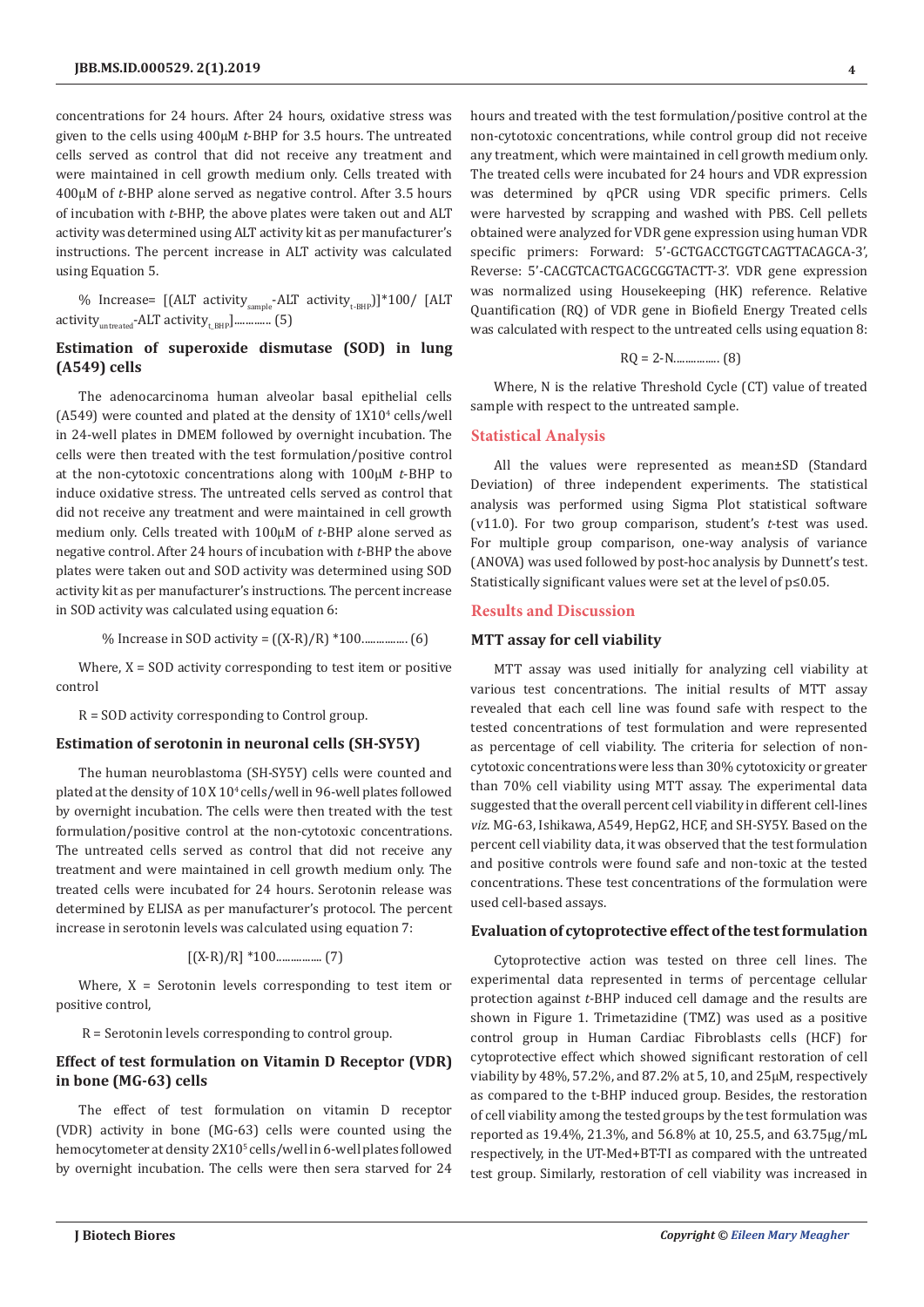BT-Med+UT-TI group was 25.5% and 57.5% at 25.5 and 63.75µg/ mL respectively, while increased cellular restoration was reported by 124.8%, 30%, 15.7%, and 63.2% at 1, 10, 25.5, and 63.75µg/ mL respectively in the BT-Med+BT-TI group as compared with the untreated test group. Similarly, silymarin was used as positive control in HepG2 cells, which resulted in significant cellular restoration by 40%, 65.9%, and 86.6% at 5, 10 and 25µg/mL, respectively as compared to the *t*-BHP induced group. Besides, test formulation groups such as in the UT-Med+BT-TI group showed increased cellular restoration by 40.8%, 4.9%, and 83.2% at 1, 25.5, and 63.75µg/mL respectively, as compared to the untreated test group. Besides, the test formulation showed maximum restoration of cell viability by 83.4%, 26.7%, and 93.8% at 10, 25.5, and 63.75µg/mL respectively, in the BT-Med+UT-TI group. Similarly, 20.6% improved cellular restoration was reported at 10µg/mL in the BT-Med+BT-TI group as compared to the UT-Med+UT-TI group. In addition, quercetin was used as positive control in adenocarcinoma human alveolar basal epithelial cells (A549) resulted, restoration of cell viability by 56.8% and 66.4% at 10 and 25µM, respectively

compared to the t-BHP induced group. Besides, the test formulation showed maximum restoration of cell viability by 3.7%, 5%, 11.3%, and 9.6% at 1, 10, 25.5, and 63.75µg/mL respectively, in the UT-Med+BT-TI group. Similarly, 57.3%, 12.2%, 15.5%, and 82.7% improved cellular restoration was reported at 1, 10, 25.5, and 63.75µg/mL respectively, at BT-Med+UT-TI groups as compared to the UT-Med+UT-TI group. However, 33.2%, 92%, 113.9%, and 82.1% improved cellular restoration was reported at 1, 10, 25.5, and 63.75 µg/mL respectively, at BT-Med+BT-TI groups as compared to the UT-Med+UT-TI group. Cytoprotecting of cells against test formulation can be determined using *tert*-butyl hydroperoxide (*t*-BHP) method [41,42]. Cytoprotecting defines the rate of cellular injuries and oxidative stress that can induce cell death [43-47]. The present experimental data showed significant improved cellular protection after Biofield Energy Healing Treatment (The Trivedi Effect*®*) against vital organs and their functioning *viz*. heart, liver, and lungs. Overall, it can be useful to manage the oxidative stress induced by various factors against pathological etiologies of cardiovascular, liver, and various lung diseases.



**Figure 1.** Cytoprotective action of the test formulation in human cardiac fibroblasts cells.

(HCF), Human Hepatoma Cells (HepG2), and adenocarcinoma human alveolar basal epithelial cells (A549) against tert-butyl hydroperoxide (t-BHP) induced damage. Trimetazidine (µM), silymarin ( $\mu$ g/mL), and quercetin ( $\mu$ M) were used as positive control in HCF, HepG2, and A549 cells, respectively. UT: Untreated; Med: Medium; BT: Biofield Treated; TI: Test Item.

#### **Estimation of Alkaline Phosphatase (ALP) activity**

ALP activity was evaluated using cell lines viz. MG-63 and Ishikawa cells. Naringenin was used as positive control for Ishikawa cells, and the data showed significant improved level of ALP by 18.3%, 35.8%, and 109.4% at 0.1, 1, and 10µM respectively (Figure 2). However, the experimental test groups showed increased ALP activity by 59.8%, 24.5%, and 8.4% at 0.1, 10, and 50µg/mL respectively, in the UT-Med+BT-TI group as compared to the UT-Med+UT-TI group in MG-63 cells. In addition, ALP activity was increased by 269.7%, 60.8%, and 59.7% at 0.1, 10, and 50µg/ mL respectively, in the BT-Med+UT-TI group as compared to the UT-Med+UT-TI group. Similarly, ALP activity was increased by 105.7%, 25.8%, and 47.6% at 0.1, 10, and 50µg/mL respectively,

in the BT-Med+BT-TI group as compared to the UT-Med+UT-TI group. Similarly, calcitriol (nM) was used as positive control in the MG-63 cells, and the results suggested significant increased ALP level by 12%, 23%, and 53.5% at 0.1, 1, and 10nM respectively as presented in Figure 2. In the experimental tested groups, the ALP percent was significantly increased by 87.2% and 86.4% at 10 and 50µg/mL, respectively in the UT-Med+BT-TI group as compared to the UT-Med + UT-TI group. Similarly, ALP percent was significantly increased by 94.8% and 83.4% at 10 and 50µg/mL, respectively in the BT-Med+UT-TI group as compared to the UT-Med+UT-TI group. However, ALP percent was significantly increased by 94.2% and 89.4% at 10 and 50 µg/mL, respectively in the BT-Med+BT-TI group as compared to the UT-Med+UT-TI group. ALP is one of the best bone health biomarkers, however significant increased level denoted recovery in bone related disorders [48,49]. Overall, the experimental data suggested significant improved ALP level after Biofield Energy Healing Treatment that has important application in low bone density, osteoporosis, osteogenesis imperfect and Paget's disease of bone that makes the bones brittle.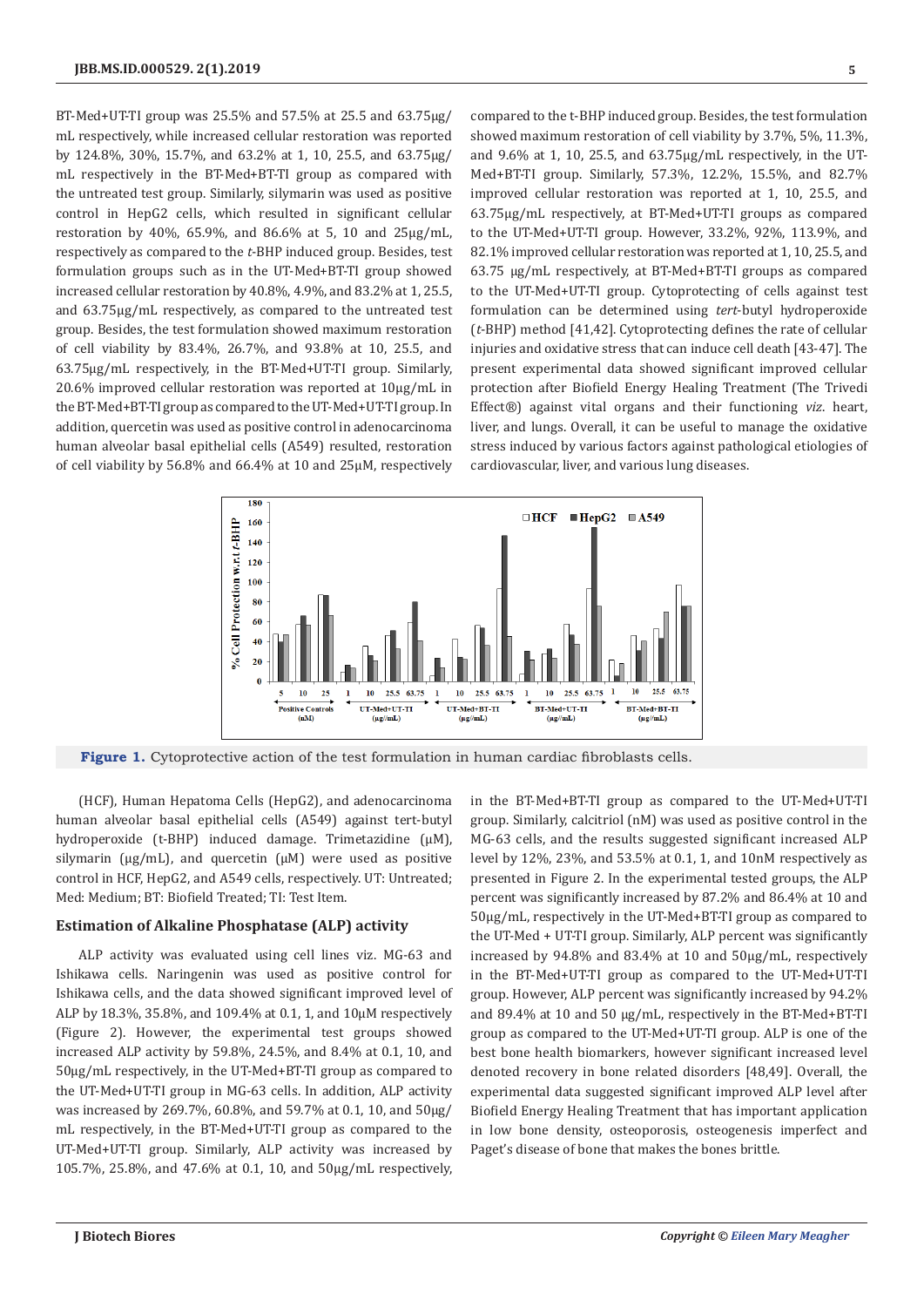

**Figure 2:** Alkaline Phosphatase (ALP) activity in human bone osteosarcoma cells (MG-63) and human endometrial adenocarcinoma cells (Ishikawa) after treatment of the test formulation. Calcitriol and naringenin were used as positive control in MG-63 and Ishikawa cells, respectively.

UT: Untreated; Med: Medium; BT: Biofield Treated; TI: Test item

# **Identification of Lactate Dehydrogenase (LDH) activity in Human Cardiac Fibroblasts (HCF)**

LDH activity was represented in terms of decreased LDH activity, which represents increased cellular protection of HCF cells (Figure 3). The positive control, Trimetazidine (TMZ) showed 63.1%, 92.3%, and 115.2% increased cellular protection of HCF cells (decreased of LDH activity) at 10, 50, and 100µM concentration as compared to the *t*-BHP group. The test formulation showed maximum percent protection of HCF cells (decreased of LDH activity), which was significantly increased by 48.8%, 31.5%, and 44% at 1, 10, and 25.5µg/mL concentrations respectively, in the UT-Med+BT-TI group, while 62.9% and 47% improved cellular

protection (decreased of LDH activity) at 10 and 25.5µg/mL respectively in the BT-Med+UT-TI group, and 103% and 99.9% improved cellular protection (decreased of LDH activity) 1 and 10µg/mL respectively, in BT-Med+BT-TI group as compared to the UT-Med+UT-TI group. LDH has important role in the tissue injury, hemolysis, necrosis, hypoxia, or malignancies, however it plays a central role in maintenance of extracellular matrix for normal heart functioning and clinical importance in useful in living cells of blood cells, skeletal muscle, and heart muscle. Besides, HCF cells are used for the estimation of LDH activity, which represents heart health [50-52]. The present data concluded a significant reduction of LDH level after Biofield Energy Treatment and protection of the HCF cells, which would be useful in different pathological conditions.



**Figure 3:** The effect of the test formulation on the percent protection of HCF cells in terms of decreased Lactate Dehydrogenase (LDH) activity against *tert*-butyl hydroperoxide (*t*-BHP) induced damage.

TMZ: Trimetazidine; UT: Untreated; Med: Medium; BT: Biofield Treated; TI: Test Item.

# **Estimation of alanine amino transferase (ALT) activity in HepG2 cells**

ALT activity was tested in HepG2 cells and the results are presented in terms of decreased ALT activity (Figure 4), which showed increased cellular protection of HepG2 cells. The positive control, silymarin was selected in ALT activity and the data suggested increased percentage cellular protection (decreased ALT activity) by 56%, 85%, and 118.9% at 5, 10, and 25µM concentrations, respectively. Similarly, the test formulation groups showed improved cellular protection of HepG2 cells (decreased of ALT activity) by 25.4%, 30.5%, and 22.8% at 10, 25.5, and 63.75µg/ mL respectively, in the UT-Med+BT-TI group, while increased cellular protection of HepG2 cells (decreased of ALT activity) by 29.1% and 74.9% at 10 and 63.75µg/mL respectively, in the BT-Med+UT-TI group, and increased cellular protection of HepG2 cells (decreased of ALT activity) by 15.9%, 25.4%, and 84.9% at 10, 25.5, and 63.75µg/mL respectively, in the BT-Med+BT-TI group as compared to the UT-Med+UT-TI group (Figure 4). Liver has many enzymes among which ALT are one of the important in regulating various physiological processes. It has important function in cellular energy production and vital role in hepatocellular injury and death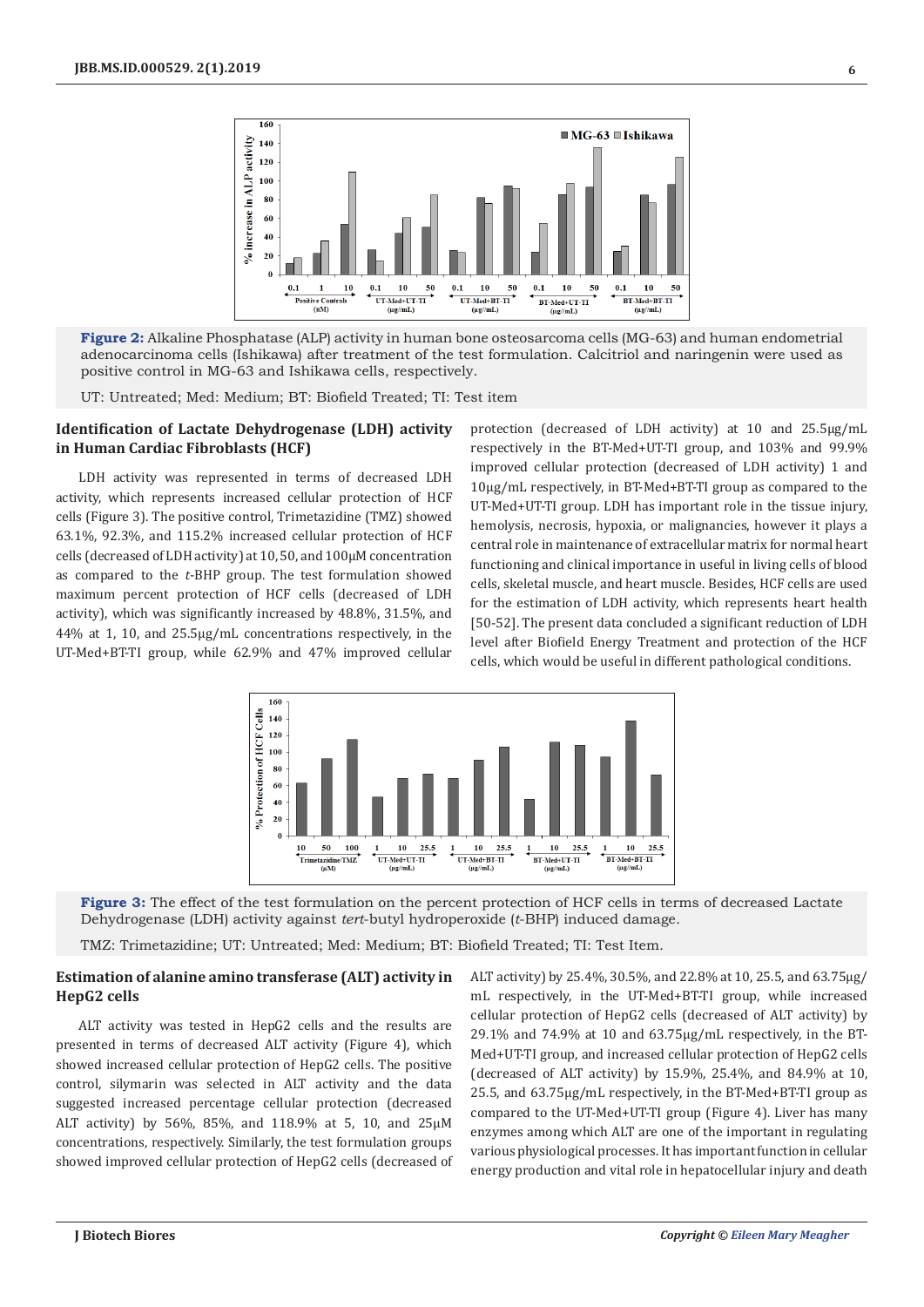[53]. Alteration in ALT enzyme represents liver or cellular damage [54]. The data showed significant increased cellular protection of HepG2 cells after Biofield Energy Treatment (The Trivedi Effect®),

which significantly protects the liver hepatocytes that can be useful in liver cancer, liver cirrhosis, hepatomegaly, liver failure, and hepatitis.



**Figure 4:** The effect of the test formulation on the percent protection of human liver cancer (HepG2) cells in terms of decreased Alanine Amino Transaminase (ALT) activity under the stimulation of *tert*-butyl hydroperoxide (*t*-BHP).

UT: Untreated; Med: Medium; BT: Biofield Treated; TI: Test Item.

# **Estimation of Superoxide Dismutase (SOD) activity in adenocarcinoma human alveolar basal epithelial cells (A549)**

A549 cells were used for the estimation of SOD activity, and the results were represented in terms of increased cellular protection and the data was presented in Figure 5. The positive control, quercetin showed improved percentage increase in the SOD activity with respect to the *t*-BHP by 68.4%, 83.9%, and 104.2% at 10, 25, and 50µM concentration respectively. However, the percent protection of A549 (lungs) cells (increased of SOD activity) was significantly increased by 21.7% and 19.1% at 25.5 and 63.75 µg/ mL, respectively in the UT-Med+BT-TI group, while increased SOD activity by 83.2%, 33.1%, and 59.2% at 0.1, 25.5, and 63.75µg/

mL respectively, in the BT-Med+UT-TI group, and increased SOD activity by 40% and 10% at 25.5 and 63.75µg/mL respectively, in the BT-Med+BT-TI group as compared to the UT-Med+UT-TI group (Figure 5). The data suggested that Biofield Energy Healing Treatment significantly improved the cellular protection of A549 cells and increased SOD enzyme in all the test groups. SOD act as the body defense system that is responsible for high antioxidant activity against cellular damage due to free radicals, Reactive Oxygen Species (ROS), and many other factors causing cell death [55]. Biofield Energy Healing Treatment has significantly improved the SOD activity that can be used in various respiratory diseases such as pneumonia, asthma, pulmonary fibrosis, and lung cancer.



**Figure 5:** The effect of the test formulation on the percent protection of lungs cells (A549) in terms of increased SOD activity under the stimulation of *tert*-butyl hydroperoxide (*t*-BHP).

UT: Untreated; Med: Medium; BT: Biofield Treated; TI: Test Item

Data are expressed as mean±SD of three independent experiments.

# **Estimation of serotonin level in human neuroblastoma (SH-SY5Y) cells**

The change in serotonin level was estimated in all the experimental groups using standard cell-based assay after 24 hours of treatment using ELISA method. Serotonin activity was

in different test groups are presented in Figure 6. The positive control, curcumin showed 96.1%, 137.2%, and 169.6% increase the level of serotonin at 0.1, 1, and 5µM respectively, compared to the Vehicle Control (VC) group. The data showed significant increased serotonin level by 22.3%, 22%, and 50.8% at 10, 25, and 63.75µg/ mL respectively, in the UT-Med+BT-TI, while significant increased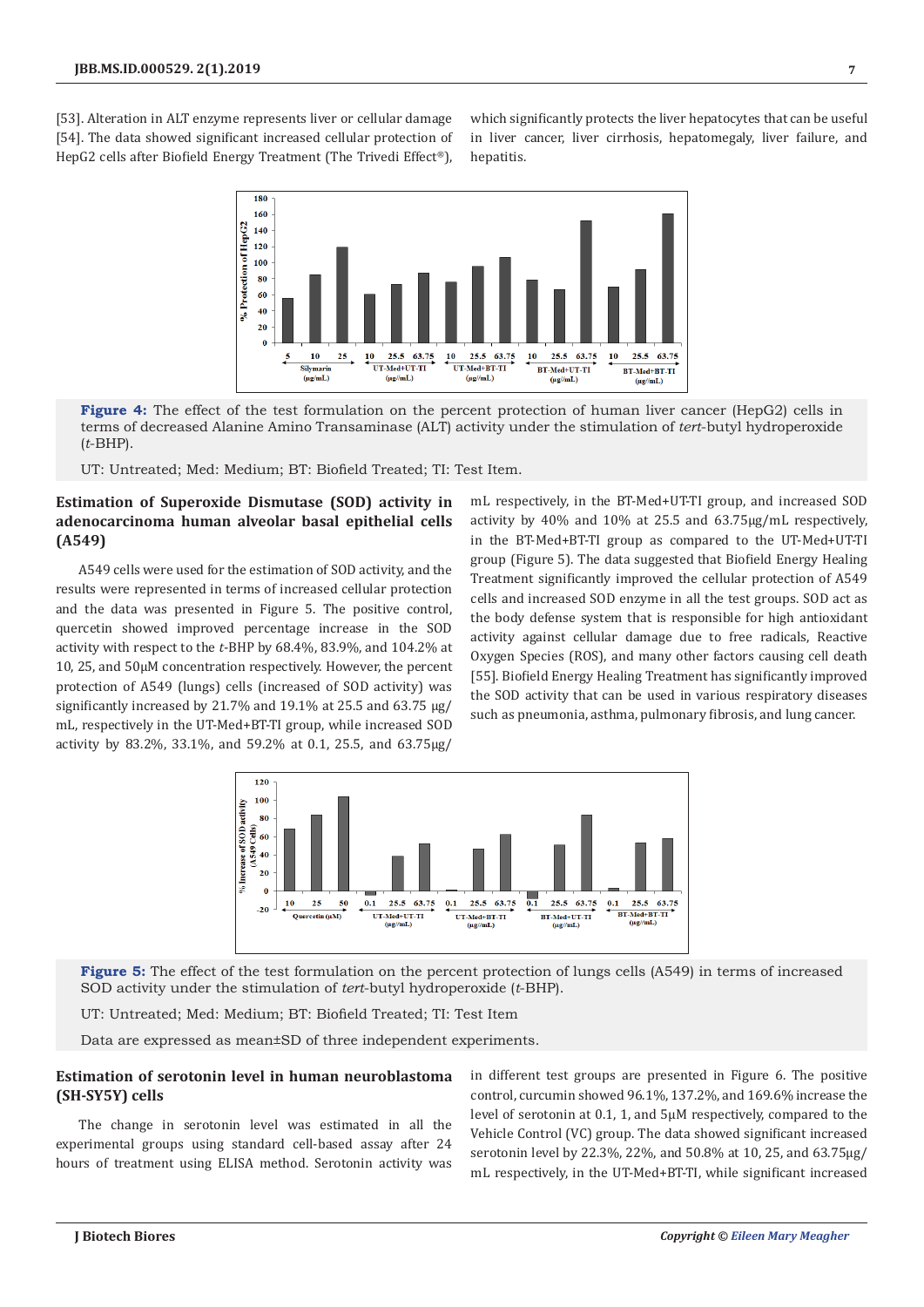serotonin by 35.9% and 4.6% at 10 and 63.75µg/mL respectively, in the BT-Med+UT-TI, and 49.9%, 2.2%, and 14.1% improved serotonin level at 10, 25, and 63.75µg/mL respectively, in the BT-Med+BT-TI group as compared to the UT-Med+UT-TI group (Figure 6). Biofield Energy Healing Treatment significantly improved the serotonin (a neurotransmitter) level in all the groups, which can be used against various neurodegenerative diseases and improved brain functioning. Serotonin improves the mood and social behavior,

appetite and digestion, sleep, memory, and sexual desire and related functions. It has important mechanism in the brain, bowels, and blood platelets. Serotonin inhibition leads to neuropsychiatric disorders such as emesis, Irritable Bowel Syndrome (IBS), and pulmonary and systemic hypertension, Alzheimer's disease, cognitive health, loss of ability of thinking, migraine, depression, memory loss, etc. [56-59].



**Figure 6:** The effect of the test formulation on percent increase in 5-Hydroxy Tryptamine (5-HT) or serotonin in human neuroblastoma cells (SH-SY5Y).

UT: Untreated; Med: Medium; BT: Biofield Treated; TI: Test Item

## **Evaluation of Vitamin D Receptors (VDRs) activity in human bone osteosarcoma cells (MG-63)**

VDR activity was estimated using MG-63 cells and its expression was studies using the phenomenon of ligand binding through vitamin D active molecule that can be find out using quantitativepolymerase chain reaction (qPCR) amplification. Using real time PCR, different VDR-relative threshold cycle (VDR-CT) values were obtained after complete amplification cycles using specific primer probes. Relative Quantification (RQ) was calculated from the VDR-CT and housekeeping (HK)-CT values in MG-63 cells. The VDR-CT values of different experimental test groups are represented in Figure 7. Calcitriol was used as a positive control and the RQ of VDR was found to be increased in concentration-dependent manner by 59.1%, 93.2%, and 131.3% at 1, 10, and 100nM, respectively. The

experimental test groups showed increased RQ of VDR expression by 91.2%, 62.4%, and 135.2% in the UT-Med+BT-TI group at 1, 10, and 50µg/mL respectively, while 184.3%, 242.4%, and 291.4% increased RQ of VDR at 1, 10, and 50µg/mL respectively, in the BT-Med+UT-TI group, and increased RQ of VDR by 196.2%, 289.8%, and 248.3% at 1, 10, and 50µg/mL respectively, in the BT-Med+BT-TI group as compared to the UT-Med+UT-TI group. The overall results showed significant increased RQ-VRD expression in MG-63 cells and improved vitamin activity after treatment in various groups. Calcitriol binds with the VDRs and extensively regulates the calcium homeostasis, immunity, overall cellular growth, bone growth, and differentiation [60-62]. The results were well collaborated and can be concluded that after treatment the activity of VDR expression was significantly improved.



**Figure 7:** Effect of the test formulation on percent increase in Relative Quantification (RQ) of Vitamin D Receptors (VDRs) gene in human bone osteosarcoma cells (MG-63).

UT: Untreated; Med: Medium; BT: Biofield Treated; TI: Test Item

## **Conclusion**

The test formulation was found safe and non-toxic using standard MTT cell viability assay against tested cell lines. MTT assay

showed that the test formulation was found safe all the tested cell lines. Cytoprotective activity against *t*-BHP induced cell damage was tested using Human Cardiac Fibroblasts Cells (HCF), which showed restoration of cell viability by 56.8% (at 63.75µg/mL), 57.5% (at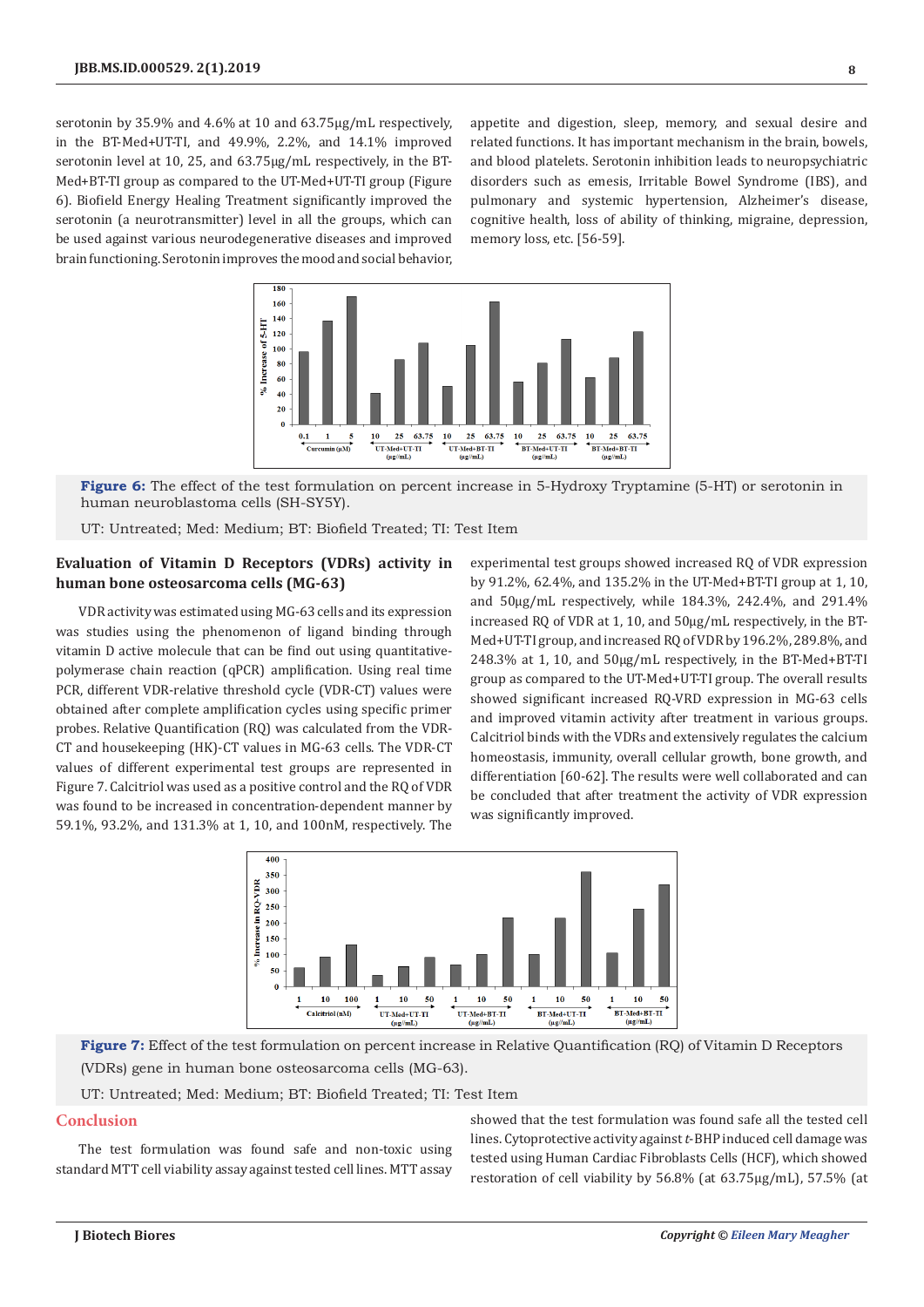63.75µg/mL), and 124.8% (at 1µg/mL) in the UT-Med+BT-TI, BT-Med+UT-TI, BT-Med+BT-TI groups respectively, as compared to the untreated test group, while in HepG2 cells the maximum restoration of cell viability by 83.2% (at 63.75µg/mL), 93.8% (at 63.75µg/mL), and 20.6% (at 10µg/mL) in the UT-Med+BT-TI, BT-Med+UT-TI, BT-Med+BT-TI groups respectively, as compared to the untreated test group. Similarly, the test formulation in A549 cells showed maximum restoration of cell viability by 11.3% (at 25.5µg/ mL), 82.7% (at 63.75µg/mL), and 113.9% (at 25.5µg/mL) in the UT-Med+BT-TI, BT-Med+UT-TI, and BT-Med+BT-TI groups respectively, as compared to the untreated test group. ALP activity in Ishikawa cells showed significantly increased ALP activity by 59.8% (at 0.1µg/mL), 269.7% (at 0.1µg/mL), and 105.7% (at 0.1µg/mL) in the UT-Med+BT-TI, BT-Med+UT-TI group, and BT-Med+BT-TI groups respectively, as compared to the untreated test group. Similarly, ALP activity in MG-63 cells with maximum cellular protection at 10µg/mL by 87.2%, 94.8%, and 94.2% in the UT-Med+BT-TI, BT-Med+UT-TI, BT-Med+BT-TI groups respectively, as compared to the untreated test group. LDH data was presented in terms of increased percentage cellular protection data, which suggested significant decreased activity, which showed maximum cellular protection by 48.8% (at 1µg/mL), 62.9% (at 10µg/mL), and 103% (at 1µg/mL) in the UT-Med + BT-TI, BT-Med+UT-TI group, and BT-Med+BT-TI groups respectively, as compared to the untreated test group. ALT activity was studied and data showed maximum improved cellular protection of HepG2 cells (decreased of ALT activity) by 30.5% (at 25.5µg/mL), 74.9% (at 63.75µg/mL), and 84.9% (at 63.75µg/ mL) in the UT-Med+BT-TI, BT-Med+UT-TI group, and BT-Med+BT-TI groups respectively, as compared with the untreated test group. SOD activity was significantly increased by 21.7% (at 25.5µg/mL), 83.2% (at 0.1µg/mL), and 40% (at 25.5µg/mL) in the UT-Med+BT-TI, BT-Med+UT-TI group, and BT-Med+BT-TI groups respectively, as compared with the untreated test group. Serotonin level was significantly increased in SH-SY5Y cells by 50.8% (at 63.75µg/mL), 35.9% (at 10µg/mL), and 49.9% (at 10µg/mL) in UT-Med+BT-TI, BT-Med+UT-TI, and BT-Med+BT-TI groups respectively, as compared with the untreated test group. However, VDR expression was tested in MG-63 cells, which showed increased RQ of VDR by 91.2%, 62.4%, and 135.2% in the UT-Med+BT-TI group at , 10, and  $50\mu$ g/ mL respectively, while 184.3%, 242.4%, and 291.4% increased RQ of VDR at 1, 10, and 50µg/mL µg/mL respectively, in the BT-Med+UT-TI group, and increased RQ of VDR by 196.2%, 289.8%, and 248.3% at 1, 10, and 50µg/mL respectively, in the BT-Med+BT-TI group as compared to the untreated test control group. Biofield Energy Treatment (The Trivedi Effect*®*) significantly improved the cellular protection and overall organ health, which can be used in various cardiac disorders such as stroke, thromboembolic disease, congestive heart failure, congenital heart disease, peripheral artery disease, rheumatic heart disease, valvular heart disease, and venous thrombosis, etc. Besides, it would also protect against many hepatic disorders (cirrhosis, liver cancer, hemochromatosis, Wilson disease), lungs disorders (asthma, chronic bronchitis, emphysema, cystic fibrosis, and pneumonia), and many immune system related disorders. In addition, this novel test formulation can also be utilized for organ transplants (i.e., kidney, liver, and heart transplants), hormonal imbalance, aging, and various inflammatory and immune-related disease conditions.

#### **Acknowledgement**

Authors gratefully acknowledged to Trivedi Global, Inc., Trivedi Science, and Trivedi Master Wellness for their support. In addition, authors are thankful for the support of Dabur Research Foundation for conducting this study.

#### **References**

- 1. [WHO \(2004\) WHO Guidelines on safety monitoring of herbal medicines](https://apps.who.int/iris/handle/10665/43034) [in pharmacovigilance systems? World Health Organization, Geneva,](https://apps.who.int/iris/handle/10665/43034) [Switzerland.](https://apps.who.int/iris/handle/10665/43034)
- 2. [Bandaranayake WM \(2006\) Quality control, screening, toxicity, and](https://onlinelibrary.wiley.com/doi/abs/10.1002/9783527609987.ch2) [regulation of herbal drugs, in Modern Phytomedicine. In: Ahmad I, Aqil](https://onlinelibrary.wiley.com/doi/abs/10.1002/9783527609987.ch2) [F, Owais M \(Eds.\), Turning medicinal plants into drugs, pp. 25-57.](https://onlinelibrary.wiley.com/doi/abs/10.1002/9783527609987.ch2)
- 3. Sofowora A, Ogunbodede E, Onayade A (2013) The role and place of medicinal plants in the strategies for disease prevention. Afr J Tradit Complement Altern Med 10(5): 210-229.
- 4. [Sen S, Revival CR \(2016\) Modernization and integration of Indian](https://www.ncbi.nlm.nih.gov/pubmed/24311829/) [traditional herbal medicine in clinical practice: Importance, challenges](https://www.ncbi.nlm.nih.gov/pubmed/24311829/) [and future. J Tradit Complement Med 7\(2\): 234-244.](https://www.ncbi.nlm.nih.gov/pubmed/24311829/)
- 5. [Cannell JJ, Hollis BW \(2008\) Use of vitamin D in clinical practice. Altern](https://www.ncbi.nlm.nih.gov/pubmed/18377099) [Med Rev J Clin Ther 13\(1\): 6-20.](https://www.ncbi.nlm.nih.gov/pubmed/18377099)
- 6. [Allen L, de Benoist B, Dary O, Hurrell R \(2006\) Guidelines on food](https://www.who.int/nutrition/publications/micronutrients/9241594012/en/) [fortification with micronutrients. World Health Organization, Geneva,](https://www.who.int/nutrition/publications/micronutrients/9241594012/en/) [Switzerland.](https://www.who.int/nutrition/publications/micronutrients/9241594012/en/)
- 7. [Wallace TC, McBurney M, Fulgoni VLI \(2014\) Multivitamin/mineral](https://www.ncbi.nlm.nih.gov/pubmed/24724766) [supplement contribution to micronutrient intakes in the United States, J](https://www.ncbi.nlm.nih.gov/pubmed/24724766) [Am Coll Nutr 33\(2\): 94-102.](https://www.ncbi.nlm.nih.gov/pubmed/24724766)
- 8. [Yetley EA \(2007\) Multivitamin and multimineral dietary supplements:](https://www.ncbi.nlm.nih.gov/pubmed/17209208) [Definitions, characterization, bioavailability, and drug interactions. Am J](https://www.ncbi.nlm.nih.gov/pubmed/17209208) [Clin Nutr 85\(1\): 269S-276S.](https://www.ncbi.nlm.nih.gov/pubmed/17209208)
- 9. [Mahady GB, Gyllenhall C, Fong HH, Farnsworth NR \(2000\) Ginsengs: a](https://onlinelibrary.wiley.com/doi/abs/10.1046/j.1523-5408.2000.00020.x) [review of safety and efficacy. Nutr Clin Care 3: 90-101.](https://onlinelibrary.wiley.com/doi/abs/10.1046/j.1523-5408.2000.00020.x)
- 10. [Attele AS, Wu JA, Yuan CS \(1999\) Ginseng pharmacology: multiple](https://www.ncbi.nlm.nih.gov/pubmed/10571242) [constituents and multiple actions. Biochem Pharmacol 58\(11\): 1685-](https://www.ncbi.nlm.nih.gov/pubmed/10571242) [1693.](https://www.ncbi.nlm.nih.gov/pubmed/10571242)
- 11. [Czekanska EM, Stoddart MJ, Richards RG, Hayes JS \(2012\) In search of](https://www.ncbi.nlm.nih.gov/pubmed/22777949) an osteoblast cell model for *in vitro* [research. Europ Cells Mat 24: 1-17.](https://www.ncbi.nlm.nih.gov/pubmed/22777949)
- 12. [Schaefer WR, Fischer L, Deppert WR, Hanjalic BA, Seebacher L, et al.](https://www.ncbi.nlm.nih.gov/pubmed/20172022) (2010) *in vitro* [ishikawa cell test for assessing tissue-specific chemical](https://www.ncbi.nlm.nih.gov/pubmed/20172022) [effects on human endometrium. Reprod Toxicol 30\(1\): 89-93.](https://www.ncbi.nlm.nih.gov/pubmed/20172022)
- 13. [Valavanidis A, Vlachogianni T, Fiotakis K, Loridas S \(2013\) Pulmonary](https://www.ncbi.nlm.nih.gov/pubmed/23985773) [oxidative stress, inflammation and cancer: Respirable particulate](https://www.ncbi.nlm.nih.gov/pubmed/23985773) [matter, fibrous dusts and ozone as major causes of lung carcinogenesis](https://www.ncbi.nlm.nih.gov/pubmed/23985773) [through reactive oxygen species mechanisms. Int J Environ Res Public](https://www.ncbi.nlm.nih.gov/pubmed/23985773) [Health 10\(9\): 3886-3907.](https://www.ncbi.nlm.nih.gov/pubmed/23985773)
- 14. [Bouma ME, Rogier E, Verthier N, Labarre C, Feldmann G \(1989\) Further](https://link.springer.com/article/10.1007/BF02628465) [cellular investigation of the human hepatoblastoma-derived cell line](https://link.springer.com/article/10.1007/BF02628465) [HepG2: Morphology and immunocytochemical studies of hepatic](https://link.springer.com/article/10.1007/BF02628465)secreted proteins. *in vitro* [Cell Dev Biol 25\(3\): 267-75.](https://link.springer.com/article/10.1007/BF02628465)
- 15. [Bak MJ, Jun M, Jeong WS \(2012\) Antioxidant and hepatoprotective](https://www.ncbi.nlm.nih.gov/pubmed/22408456/) effects of the red ginseng essential oil in  $H_2O_2$ -treated HepG2 cells and  $\text{CGI}_4\text{-treated mice.}$  Int J Mol Sci  $13(2)$ : 2314-2330.
- 16. [Molavi B, Mehta JL \(2004\) Oxidative stress in cardiovascular disease:](https://www.ncbi.nlm.nih.gov/pubmed/15316458) [Molecular basis of its deleterious effects, its detection, and therapeutic](https://www.ncbi.nlm.nih.gov/pubmed/15316458) [considerations. Curr Opin Cardiol 19\(5\): 488-493.](https://www.ncbi.nlm.nih.gov/pubmed/15316458)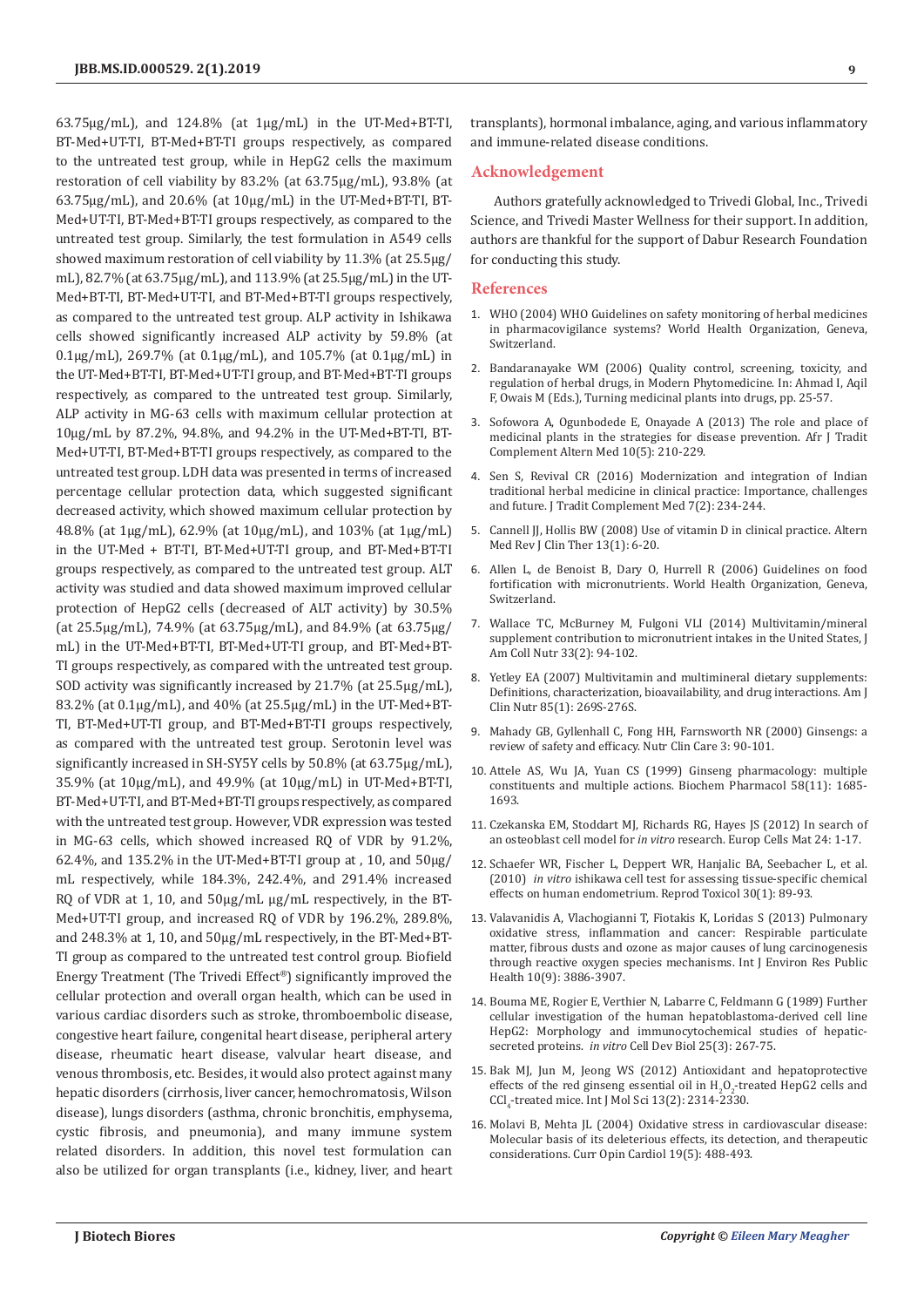- 17. [Meneses A, Liy-Salmeron G \(2012\) Serotonin and emotion, learning and](https://www.ncbi.nlm.nih.gov/pubmed/23104855)  [memory. Rev Neurosci 23\(5-6\): 543-553.](https://www.ncbi.nlm.nih.gov/pubmed/23104855)
- 18. [Rohm B, Holik AK, Somoza MM, Pignitter M, Zaunschirm M, et al. \(2013\)](https://www.ncbi.nlm.nih.gov/pubmed/23929722)  [Nonivamide, a capsaicin analog, increases dopamine and serotonin](https://www.ncbi.nlm.nih.gov/pubmed/23929722)  release in SH-SY5Y cells *via* [a TRPV1-independent pathway. Mol Nutr](https://www.ncbi.nlm.nih.gov/pubmed/23929722)  [Food Res 57\(11\): 2008-2018.](https://www.ncbi.nlm.nih.gov/pubmed/23929722)
- 19. [Haussler MR, Whitfield GK, Haussler CA, Hsieh JC, Thompson PD, et](https://www.ncbi.nlm.nih.gov/pubmed/9525333)  [al. \(1998\) The nuclear vitamin D receptor: biological and molecular](https://www.ncbi.nlm.nih.gov/pubmed/9525333)  [regulatory properties revealed. J Bone Miner Res 13\(3\): 325-349.](https://www.ncbi.nlm.nih.gov/pubmed/9525333)
- 20. [Brown AJ, Brown AJ, Slatopolsky E \(1999\) Vitamin D. Am J Physiol Renal](https://www.ncbi.nlm.nih.gov/pubmed/10444570)  [Physiol 277\(2\): F157-F175.](https://www.ncbi.nlm.nih.gov/pubmed/10444570)
- 21. [Maizes V, Rakel D, Niemiec C \(2009\) Integrative medicine and patient](https://www.ncbi.nlm.nih.gov/pubmed/19733814)[centered care. Explore \(NY\) 5\(5\): 277-289.](https://www.ncbi.nlm.nih.gov/pubmed/19733814)
- 22. [Bischof M, Del Giudice E \(2013\) Communication and the emergence of](https://www.ncbi.nlm.nih.gov/pubmed/24288611)  [collective behavior in living organisms: a quantum approach. Mol Biol](https://www.ncbi.nlm.nih.gov/pubmed/24288611)  [Int 2013: 987549.](https://www.ncbi.nlm.nih.gov/pubmed/24288611)
- 23. [Cassidy CM \(2004\) What does it mean to practice an energy medicine? J](https://www.liebertpub.com/doi/pdfplus/10.1089/107555304322848986)  [Altern Complement Med 10\(1\): 79-81.](https://www.liebertpub.com/doi/pdfplus/10.1089/107555304322848986)
- 24. Fan K wai (2005) National center for complementary and alternative medicine website. J Med Libr Assoc 93(3): 410-412.
- 25. [Trivedi MK, Tallapragada RM \(2008\) A transcendental to changing metal](https://www.sciencedirect.com/science/article/abs/pii/S0026065708701450)  [powder characteristics. Met Powder Rep 63\(9\): 22-28, 31.](https://www.sciencedirect.com/science/article/abs/pii/S0026065708701450)
- 26. Trivedi MK, Nayak G, Patil S, Tallapragada RM, Latiyal O (2015) Studies of the atomic and crystalline characteristics of ceramic oxide nano powders after bio field treatment. Ind Eng Manage 4: 161.
- 27. [Trivedi MK, Branton A, Trivedi D, Nayak G, Mondal SC, et al. \(2015\)](http://www.sciencepublishinggroup.com/journal/paperinfo?journalid=154&doi=10.11648/j.jfns.20150306.18)  [Morphological characterization, quality, yield and DNA fingerprinting of](http://www.sciencepublishinggroup.com/journal/paperinfo?journalid=154&doi=10.11648/j.jfns.20150306.18)  [biofield energy treated alphonso mango \(](http://www.sciencepublishinggroup.com/journal/paperinfo?journalid=154&doi=10.11648/j.jfns.20150306.18)*Mangifera indica* L.). Journal of [Food and Nutrition Sciences 3\(6\): 245-250.](http://www.sciencepublishinggroup.com/journal/paperinfo?journalid=154&doi=10.11648/j.jfns.20150306.18)
- 28. Trivedi MK, Branton A, Trivedi D, Nayak G, Charan S, et al. (2015) Phenotyping and 16S rDNA analysis after biofield treatment on *Citrobacter braakii*: A urinary pathogen. J Clin Med Genom 3: 129.
- 29. Trivedi MK, Patil S, Shettigar H, Mondal SC, Jana S (2015) Evaluation of biofield modality on viral load of Hepatitis B and C viruses. J Antivir Antiretrovir 7: 083-088.
- 30. Trivedi MK, Patil S, Shettigar H, Bairwa K, Jana S (2015) Phenotypic and biotypic characterization of *Klebsiella oxytoca*: An impact of biofield treatment. J Microb Biochem Technol 7: 203-206.
- 31. [Nayak G, Altekar N \(2015\) Effect of biofield treatment on plant growth](https://www.ommegaonline.org/article-details/Effect-of-a-Biofield-Treatment-on-Plant-Growth-and-Adaptation/75)  [and adaptation. J Environ Health Sci 1: 1-9.](https://www.ommegaonline.org/article-details/Effect-of-a-Biofield-Treatment-on-Plant-Growth-and-Adaptation/75)
- 32. [Branton A, Jana S \(2017\) The influence of energy of consciousness healing](http://www.sciencepublishinggroup.com/journal/paperinfo?journalid=361&doi=10.11648/j.ijcda.20170303.11)  [treatment on low bioavailable resveratrol in male Sprague Dawley rats.](http://www.sciencepublishinggroup.com/journal/paperinfo?journalid=361&doi=10.11648/j.ijcda.20170303.11)  [International Journal of Clinical and Developmental Anatomy 3\(3\): 9-15.](http://www.sciencepublishinggroup.com/journal/paperinfo?journalid=361&doi=10.11648/j.ijcda.20170303.11)
- 33. [Branton A, Jana S \(2017\) The use of novel and unique biofield energy](https://escholarship.org/uc/item/8fn6s8w8)  [healing treatment for the improvement of poorly bioavailable compound,](https://escholarship.org/uc/item/8fn6s8w8)  [berberine in male Sprague Dawley rats. American Journal of Clinical and](https://escholarship.org/uc/item/8fn6s8w8)  [Experimental Medicine 5\(4\): 138-144.](https://escholarship.org/uc/item/8fn6s8w8)
- 34. [Kinney JP, Trivedi MK, Branton A, Trivedi D, Nayak G, et al. \(2017\) Overall](http://www.sciencepublishinggroup.com/journal/paperinfo?journalid=118&doi=10.11648/j.ajls.20170502.15)  [skin health potential of the biofield energy healing based herbomineral](http://www.sciencepublishinggroup.com/journal/paperinfo?journalid=118&doi=10.11648/j.ajls.20170502.15)  [formulation using various skin parameters. American Journal of Life](http://www.sciencepublishinggroup.com/journal/paperinfo?journalid=118&doi=10.11648/j.ajls.20170502.15)  [Sciences 5\(2\): 65-74.](http://www.sciencepublishinggroup.com/journal/paperinfo?journalid=118&doi=10.11648/j.ajls.20170502.15)
- 35. [Singh J, Trivedi MK, Branton A, Trivedi D, Nayak G, et al. \(2017\)](http://www.sciencepublishinggroup.com/journal/paperinfo?journalid=394&paperId=10022674)  [Consciousness energy healing treatment based herbomineral](http://www.sciencepublishinggroup.com/journal/paperinfo?journalid=394&paperId=10022674)  [formulation: A safe and effective approach for skin health. American](http://www.sciencepublishinggroup.com/journal/paperinfo?journalid=394&paperId=10022674)  [Journal of Pharmacology and Phytotherapy 2\(1\): 1-10.](http://www.sciencepublishinggroup.com/journal/paperinfo?journalid=394&paperId=10022674)
- 36. [Trivedi MK, Branton A, Trivedi D, Nayak G, Plikerd WD, et al. \(2017\)](http://www.sciencepublishinggroup.com/journal/paperinfo?journalid=609&doi=10.11648/j.ijbc.20170203.19)  [A systematic study of the biofield energy healing treatment on](http://www.sciencepublishinggroup.com/journal/paperinfo?journalid=609&doi=10.11648/j.ijbc.20170203.19)  [physicochemical, thermal, structural, and behavioral properties of](http://www.sciencepublishinggroup.com/journal/paperinfo?journalid=609&doi=10.11648/j.ijbc.20170203.19)  [magnesium gluconate. International Journal of Bioorganic Chemistry](http://www.sciencepublishinggroup.com/journal/paperinfo?journalid=609&doi=10.11648/j.ijbc.20170203.19)  [2\(3\): 135-145.](http://www.sciencepublishinggroup.com/journal/paperinfo?journalid=609&doi=10.11648/j.ijbc.20170203.19)
- 37. Trivedi MK, Patil S, Shettigar H, Mondal SC, Jana S (2015) The potential impact of biofield treatment on human brain tumor cells: A time-lapse video microscopy. J Integr Oncol 4(3): 141.
- 38. [Anagnos D, Trivedi K, Branton A, Trivedi D, Nayak G, et al. \(2018\)](https://escholarship.org/uc/item/7fw0s9hj) [Influence of biofield treated vitamin D3 on proliferation, differentiation,](https://escholarship.org/uc/item/7fw0s9hj) [and maturation of bone-related parameters in MG-63 cell-line.](https://escholarship.org/uc/item/7fw0s9hj) [International Journal of Biomedical Engineering and Clinical Science](https://escholarship.org/uc/item/7fw0s9hj) [4\(1\): 6-14.](https://escholarship.org/uc/item/7fw0s9hj)
- 39. [Lee AC, Trivedi K, Branton A, Trivedi D, Nayak G et al. \(2018\) The potential](https://escholarship.org/uc/item/4wg95066) [benefits of biofield energy treated vitamin D3 on bone mineralization](https://escholarship.org/uc/item/4wg95066) [in human bone osteosarcoma cells \(MG-63\). International Journal of](https://escholarship.org/uc/item/4wg95066) [Nutrition and Food Sciences 7\(1\): 30-38.](https://escholarship.org/uc/item/4wg95066)
- 40. [Stutheit ME, Trivedi K, Branton A, Trivedi D, Nayak G, et al. \(2018\)](https://escholarship.org/uc/item/2xv8v53s) [Biofield energy treated vitamin D3: Therapeutic implication on bone](https://escholarship.org/uc/item/2xv8v53s) [health using osteoblasts cells. American Journal of Life Sciences 6\(1\):](https://escholarship.org/uc/item/2xv8v53s) [13-21.](https://escholarship.org/uc/item/2xv8v53s)
- 41. [Alía M, Ramos S, Mateos R, Bravo L, Goya L \(2005\) Response of the](https://www.ncbi.nlm.nih.gov/pubmed/15849717) [antioxidant defense system to tert-butyl hydroperoxide and hydrogen](https://www.ncbi.nlm.nih.gov/pubmed/15849717) [peroxide in a human hepatoma cell line \(HepG2\). J Biochem Mol Toxicol](https://www.ncbi.nlm.nih.gov/pubmed/15849717) [19\(2\):119-128.](https://www.ncbi.nlm.nih.gov/pubmed/15849717)
- 42. [Vargas MN, Madrigal SE, Morales GA, Esquivel SJ, Esquivel CC, et al.](https://www.ncbi.nlm.nih.gov/pubmed/24672644/) [\(2014\) Hepatoprotective effect of silymarin. World J Hepatol 6\(3\): 144-](https://www.ncbi.nlm.nih.gov/pubmed/24672644/) [149.](https://www.ncbi.nlm.nih.gov/pubmed/24672644/)
- 43. Alía M, Ramos S, Mateos R, Bravo L, Goya L (2005) Response of the antioxidant defense system to tert-butyl hydroperoxide and hydrogen peroxide in a human hepatoma cell line (HepG2). J Biochem Mol Toxicol 19(2):119-128.
- 44. [Videla LA \(2009\) Oxidative stress signaling underlying liver disease and](https://www.ncbi.nlm.nih.gov/pubmed/21160968/) [hepatoprotective mechanisms. World J Hepatol 1\(1\): 72-78.](https://www.ncbi.nlm.nih.gov/pubmed/21160968/)
- 45. [Li S, Tan HY, Wang N, Zhang ZJ, Lao L, et al. \(2015\) The role of oxidative](https://www.ncbi.nlm.nih.gov/pubmed/26540040/) [stress and antioxidants in liver diseases. Int J Mol Sci 16\(11\): 26087-](https://www.ncbi.nlm.nih.gov/pubmed/26540040/) [26124.](https://www.ncbi.nlm.nih.gov/pubmed/26540040/)
- 46. [Cheresh P, Kim SJ, Tulasiram S, Kamp DW \(2013\) Oxidative stress and](https://www.ncbi.nlm.nih.gov/pubmed/23219955) [pulmonary fibrosis. Biochim Biophys Acta 1832\(7\): 1028-1040.](https://www.ncbi.nlm.nih.gov/pubmed/23219955)
- 47. [Lu LY, Ou N, Lu QB \(2013\) Antioxidant induces DNA damage, cell death](https://www.ncbi.nlm.nih.gov/pubmed/24201298) [and mutagenicity in human lung and skin normal cells. Sci Rep 3: 3169.](https://www.ncbi.nlm.nih.gov/pubmed/24201298)
- 48. [Atkins GJ, Findlay DM, Anderson PH, Morris HA \(2011\) Vitamin D \(3](https://www.sciencedirect.com/science/article/pii/B978012381978910023X)rd [edn\). Chapter 23-Target Genes: Bone Proteins 1: 411-424.](https://www.sciencedirect.com/science/article/pii/B978012381978910023X)
- 49. [Emami A, Larsson A, Petrén MM, Larsson S \(1999\) Serum bone markers](https://www.ncbi.nlm.nih.gov/pubmed/10613172) [after intramedullary fixed tibial fractures. Clin Orthop Relat Res 368:](https://www.ncbi.nlm.nih.gov/pubmed/10613172) [220-229.](https://www.ncbi.nlm.nih.gov/pubmed/10613172)
- 50. [Burgner JW, Ray WJ \(1984\) On the origin of the lactate dehydrogenase](https://www.ncbi.nlm.nih.gov/pubmed/6477889) [induced rate effect. Biochemistry 23\(16\): 3636-3648.](https://www.ncbi.nlm.nih.gov/pubmed/6477889)
- 51. [Valvona CJ, Fillmore HL, Nunn PB, Pilkington GJ \(2016\) The regulation](https://www.ncbi.nlm.nih.gov/pubmed/26269128) [and function of lactate dehydrogenase A: Therapeutic potential in brain](https://www.ncbi.nlm.nih.gov/pubmed/26269128) [tumor. Brain Pathol 26\(1\): 3-17.](https://www.ncbi.nlm.nih.gov/pubmed/26269128)
- 52. [Kopperschläger G, Kirchberger J \(1996\) Methods for the separation](https://www.sciencedirect.com/science/article/pii/0378434796001338) [of lactate dehydrogenases and clinical significance of the enzyme. J](https://www.sciencedirect.com/science/article/pii/0378434796001338) [Chromatogr B Biomed Appl 684\(1-2\): 25-49.](https://www.sciencedirect.com/science/article/pii/0378434796001338)
- 53. [Pratt DS, Kaplan MM \(2000\) Evaluation of abnormal liver-enzyme](https://www.ncbi.nlm.nih.gov/pubmed/10781624) [results in asymptomatic patients. N Engl J Med 342\(17\): 1266-1271.](https://www.ncbi.nlm.nih.gov/pubmed/10781624)
- 54. [Mathiesen U, Franzen L, Fryden A, Foberg U, Bodemar G \(1999\)](https://www.ncbi.nlm.nih.gov/pubmed/10048738) [The clinical significance of slightly to moderately increased liver](https://www.ncbi.nlm.nih.gov/pubmed/10048738) [transaminase values in asymptomatic patients. Scand J Gastroenterol](https://www.ncbi.nlm.nih.gov/pubmed/10048738) [34\(1\): 85-91.](https://www.ncbi.nlm.nih.gov/pubmed/10048738)
- 55. [Birben E, Sahiner UM, Sackesen C, Erzurum S, Kalayci O \(2012\) Oxidative](https://www.ncbi.nlm.nih.gov/pubmed/23268465) [stress and antioxidant defense. World Allergy Organ J 5\(1\): 9-19.](https://www.ncbi.nlm.nih.gov/pubmed/23268465)
- 56. [Meltzer CC, Smith G, DeKosky ST, Pollock BG, Mathis CA, et al. \(1998\)](https://www.ncbi.nlm.nih.gov/pubmed/9571651) [Serotonin in aging, late-life depression, and Alzheimer's disease: the](https://www.ncbi.nlm.nih.gov/pubmed/9571651) [emerging role of functional imaging. Neuropsychopharmacology 18\(6\):](https://www.ncbi.nlm.nih.gov/pubmed/9571651) [407-430.](https://www.ncbi.nlm.nih.gov/pubmed/9571651)